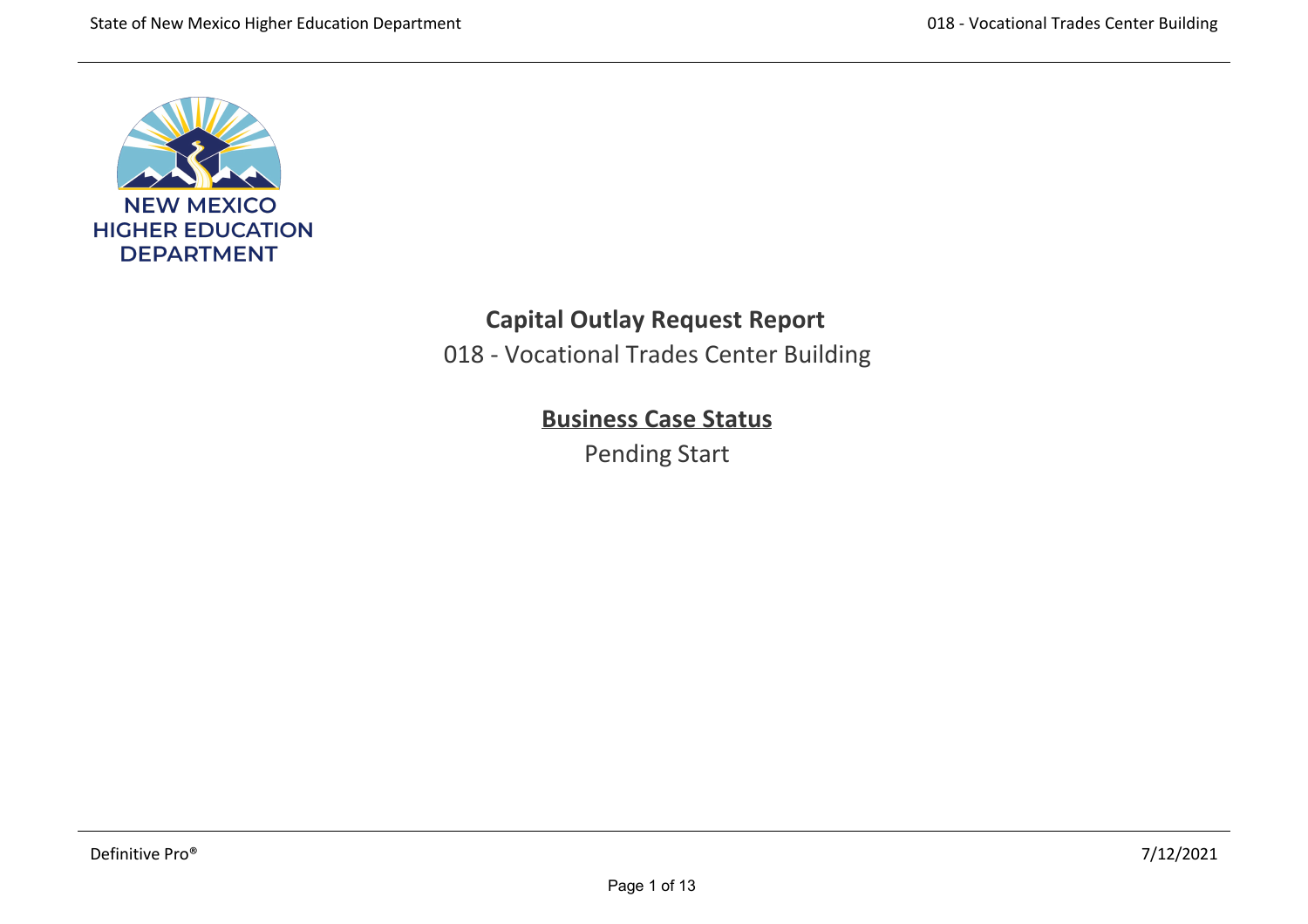| <b>Request</b>                  |                                                                                                                                                                                                                                                                                                                                                                                                                                                                                                                                                                                                                                                                                                                                                                                                                                                                                                                                                                                                                                                                                                                                                                                                                                                                                                                                                                                                                                                                                                                                                                                                                                                                                                                                                                                               |                     |                              |                                                                                                                                                                  |  |  |  |  |  |
|---------------------------------|-----------------------------------------------------------------------------------------------------------------------------------------------------------------------------------------------------------------------------------------------------------------------------------------------------------------------------------------------------------------------------------------------------------------------------------------------------------------------------------------------------------------------------------------------------------------------------------------------------------------------------------------------------------------------------------------------------------------------------------------------------------------------------------------------------------------------------------------------------------------------------------------------------------------------------------------------------------------------------------------------------------------------------------------------------------------------------------------------------------------------------------------------------------------------------------------------------------------------------------------------------------------------------------------------------------------------------------------------------------------------------------------------------------------------------------------------------------------------------------------------------------------------------------------------------------------------------------------------------------------------------------------------------------------------------------------------------------------------------------------------------------------------------------------------|---------------------|------------------------------|------------------------------------------------------------------------------------------------------------------------------------------------------------------|--|--|--|--|--|
| <b>Institution</b>              | NMSU - Carlsbad                                                                                                                                                                                                                                                                                                                                                                                                                                                                                                                                                                                                                                                                                                                                                                                                                                                                                                                                                                                                                                                                                                                                                                                                                                                                                                                                                                                                                                                                                                                                                                                                                                                                                                                                                                               |                     | $\checkmark$                 |                                                                                                                                                                  |  |  |  |  |  |
| <b>Project Title</b>            | <b>Vocational Trades Center Building</b>                                                                                                                                                                                                                                                                                                                                                                                                                                                                                                                                                                                                                                                                                                                                                                                                                                                                                                                                                                                                                                                                                                                                                                                                                                                                                                                                                                                                                                                                                                                                                                                                                                                                                                                                                      |                     |                              |                                                                                                                                                                  |  |  |  |  |  |
|                                 | <b>Building</b>                                                                                                                                                                                                                                                                                                                                                                                                                                                                                                                                                                                                                                                                                                                                                                                                                                                                                                                                                                                                                                                                                                                                                                                                                                                                                                                                                                                                                                                                                                                                                                                                                                                                                                                                                                               | <b>Building Age</b> |                              | <b>Building GSF</b>                                                                                                                                              |  |  |  |  |  |
| <b>Building(s)</b>              | Carlsbad Vocational Trades Center                                                                                                                                                                                                                                                                                                                                                                                                                                                                                                                                                                                                                                                                                                                                                                                                                                                                                                                                                                                                                                                                                                                                                                                                                                                                                                                                                                                                                                                                                                                                                                                                                                                                                                                                                             | 0.00                |                              | $\Omega$                                                                                                                                                         |  |  |  |  |  |
| <b>Project Location</b>         | See campus map site plan                                                                                                                                                                                                                                                                                                                                                                                                                                                                                                                                                                                                                                                                                                                                                                                                                                                                                                                                                                                                                                                                                                                                                                                                                                                                                                                                                                                                                                                                                                                                                                                                                                                                                                                                                                      |                     | <b>Project Map</b>           | <b>Project Map Link</b>                                                                                                                                          |  |  |  |  |  |
| <b>FY Priority #</b>            |                                                                                                                                                                                                                                                                                                                                                                                                                                                                                                                                                                                                                                                                                                                                                                                                                                                                                                                                                                                                                                                                                                                                                                                                                                                                                                                                                                                                                                                                                                                                                                                                                                                                                                                                                                                               |                     | <b>Master Plan Priority#</b> |                                                                                                                                                                  |  |  |  |  |  |
| <b>Total Project Cost</b>       | \$12,000,000                                                                                                                                                                                                                                                                                                                                                                                                                                                                                                                                                                                                                                                                                                                                                                                                                                                                                                                                                                                                                                                                                                                                                                                                                                                                                                                                                                                                                                                                                                                                                                                                                                                                                                                                                                                  |                     | <b>State Funding Request</b> | \$4,000,000                                                                                                                                                      |  |  |  |  |  |
| <b>Committed Match Funding</b>  | \$4,000,000                                                                                                                                                                                                                                                                                                                                                                                                                                                                                                                                                                                                                                                                                                                                                                                                                                                                                                                                                                                                                                                                                                                                                                                                                                                                                                                                                                                                                                                                                                                                                                                                                                                                                                                                                                                   |                     | <b>Match Funding Source</b>  | Carlsbad institutional reserve for \$4,000,000 and is<br>seek additional matching fund of \$4,000,000.00 from<br>external sources such as business and industry. |  |  |  |  |  |
| <b>Construction Type</b>        | New Construction                                                                                                                                                                                                                                                                                                                                                                                                                                                                                                                                                                                                                                                                                                                                                                                                                                                                                                                                                                                                                                                                                                                                                                                                                                                                                                                                                                                                                                                                                                                                                                                                                                                                                                                                                                              |                     |                              |                                                                                                                                                                  |  |  |  |  |  |
| <b>Previous Request Summary</b> | N/A                                                                                                                                                                                                                                                                                                                                                                                                                                                                                                                                                                                                                                                                                                                                                                                                                                                                                                                                                                                                                                                                                                                                                                                                                                                                                                                                                                                                                                                                                                                                                                                                                                                                                                                                                                                           |                     |                              |                                                                                                                                                                  |  |  |  |  |  |
| <b>History of Facility</b>      | N/A                                                                                                                                                                                                                                                                                                                                                                                                                                                                                                                                                                                                                                                                                                                                                                                                                                                                                                                                                                                                                                                                                                                                                                                                                                                                                                                                                                                                                                                                                                                                                                                                                                                                                                                                                                                           |                     |                              |                                                                                                                                                                  |  |  |  |  |  |
| <b>Current Condition</b>        | N/A                                                                                                                                                                                                                                                                                                                                                                                                                                                                                                                                                                                                                                                                                                                                                                                                                                                                                                                                                                                                                                                                                                                                                                                                                                                                                                                                                                                                                                                                                                                                                                                                                                                                                                                                                                                           |                     |                              |                                                                                                                                                                  |  |  |  |  |  |
| <b>Renovation Information</b>   | N/A                                                                                                                                                                                                                                                                                                                                                                                                                                                                                                                                                                                                                                                                                                                                                                                                                                                                                                                                                                                                                                                                                                                                                                                                                                                                                                                                                                                                                                                                                                                                                                                                                                                                                                                                                                                           |                     |                              |                                                                                                                                                                  |  |  |  |  |  |
| <b>Scope of Work</b>            | The Vocational Trades Center project will construct a new facility to provide postsecondary education and life-learning opportunities training to improve job-seeking skills and workplace development on the Carlsbad<br>campus. NMSU hired an architectural consultant, Nine Degrees Architecture & Design, Inc., to assist in developing a feasibility study, draft document dated May 2021. The new vocational facility will develop a<br>physical structure to experience in a career in business or opportunities in the oil and gas industry, and other various fields of study. The overall goal is to offer some of the most innovative and state-of-the art<br>training and workforce facilities in the Carlsbad region, for upcoming trades. Planning for new construction to provide postsecondary education and life-learning opportunities training to improve job-seeking skills<br>and workplace development. A training facility designed for flexible and technologically-advanced learning environments that is safe, accessible, healthy, comfortable, and aesthetically-pleasing with the Carlsbad<br>campus context. The building will need to accommodate the specific space and equipment needs of the training program and curriculum. The Carlsbad Campus serves a host community population of approximately<br>55,000 residents in Eddy County, with a significant portion of students commuting from the neighboring City of Artesia. The main industries in the area are in oil and natural gas exploration and agriculture. Partners<br>in this venture are the Carlsbad business and industry with the Carlsbad campus. Currently, Carlsbad does not have an existing building that meets these space needs. The proposed Carlsbad facility is planned for up |                     |                              |                                                                                                                                                                  |  |  |  |  |  |

to approximately 17,000 gross square feet. Space Types Carlsbad Vocational Trades Center space needs: • academic classroom(s), • hybrid lab/classroom, • learning lab(s), • computer training room, • trainee storage spaces with lockers, • business stations, • lobby entry, • restrooms, • administrative offices, • trainee offices, • operational storage, and • work yard Design considerations to focus on flexibility, connectivity, indoor air quality, lighting, signage, sustainability, and security/safety of the occupants. The Carlsbad Campus occupies a hillside site and is organized north to south with a covered pedestrian walk and adjoining courtyards linking the three existing buildings. The proposed location is just west of the existing loop access road, and there are plans to add 34 additional parking spaces off of the existing drive adjacent to the new vocational trades facility.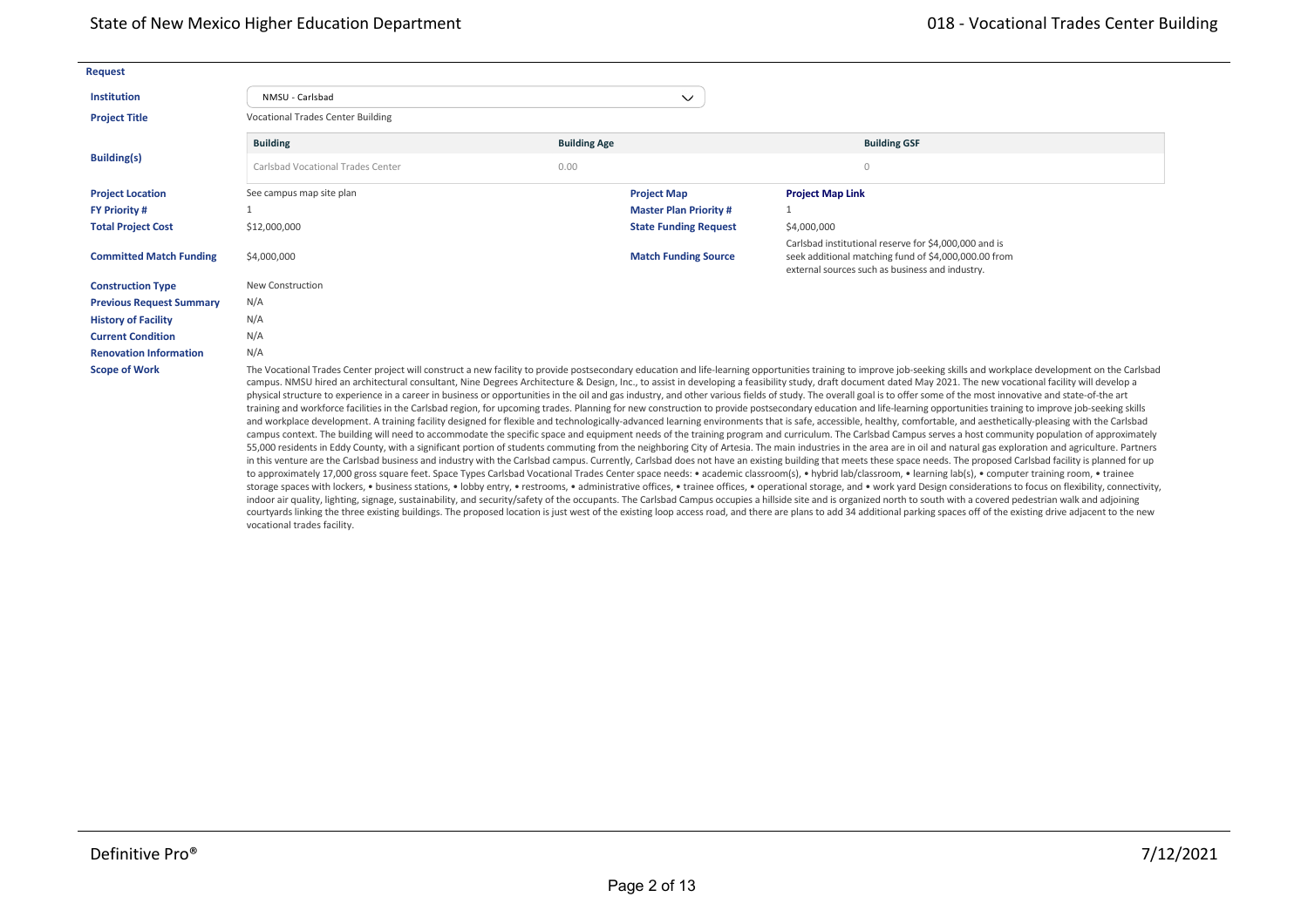#### storage spaces with lockers, • business stations, • lobby entry, • restrooms, • administrative offices, • trainee offices, • operational storage, and • work yard Design considerations to focus on flexibility, connectivity, State of New Mexico Higher Education Department

| <b>Phases</b><br>Complete table if this project request<br>contains multiple projects or if the | Phase # | Description  |            | Part of<br>Request | Amount             | <b>Start Date</b> | <b>End Date</b>  |
|-------------------------------------------------------------------------------------------------|---------|--------------|------------|--------------------|--------------------|-------------------|------------------|
| project can be phased. List in priority<br>order:                                               |         | Full Project |            | $\Box$             |                    | \$0.00 7/1/2023   | 12/31/2025       |
| <b>Students Impacted</b>                                                                        |         |              |            |                    |                    |                   |                  |
| Provide the instructional program<br>majors being served by this project:                       | Major   | HeadCount    | <b>FTE</b> |                    | % Growth Last Year |                   | % Growth Average |
| <b>Enrollment</b><br>Provide Fall Semester enrollment data                                      | Year    |              | <b>FTE</b> |                    | <b>OFTE</b>        |                   |                  |
| per year as reported on the NMHED<br>website/eDEAR:                                             | 2013    |              | 1894       |                    | 627                |                   |                  |
|                                                                                                 | 2014    |              | 1953       |                    | 573                |                   |                  |
|                                                                                                 | 2015    |              | 2007       |                    | 576                |                   |                  |
|                                                                                                 | 2016    |              | 1872       |                    | 516                |                   |                  |
|                                                                                                 | 2017    |              | 2054       |                    | 534                |                   |                  |
|                                                                                                 | 2018    |              | 1890       |                    | 587                |                   |                  |
|                                                                                                 | 2019    |              | 2045       |                    | 650                |                   |                  |
|                                                                                                 | 2020    |              | 1379       |                    | 637                |                   |                  |

for an increase in space. The master planning document emphasizes this project placed on vocational education and Aggie Pathways, noting that an expansion of trades may require an increase in space over the life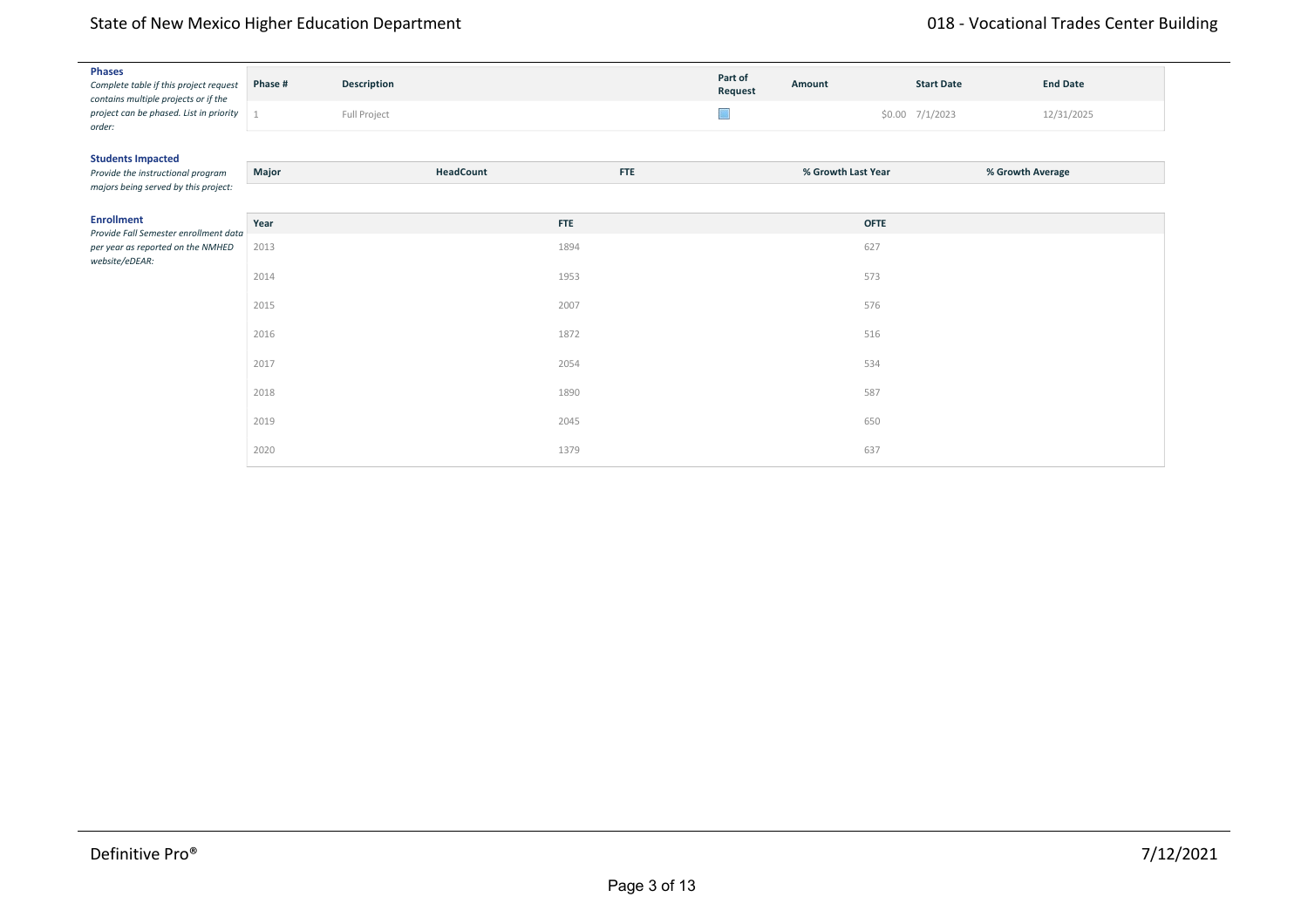$\overline{a}$ 

| <b>B. Project Rationale and Need:</b>                                                                                                                                          |                                                                                                                                                                                                                                                                                                                                                                                                                                                                                                                                                                                                                                                                                                                                                                                                                                                                                                                                                                                                                                                                                                                                                                                                                                                                                                                        |              |                                                                                                                                                                                                                                |                                                                                                                                                                                                                        |  |  |  |  |  |
|--------------------------------------------------------------------------------------------------------------------------------------------------------------------------------|------------------------------------------------------------------------------------------------------------------------------------------------------------------------------------------------------------------------------------------------------------------------------------------------------------------------------------------------------------------------------------------------------------------------------------------------------------------------------------------------------------------------------------------------------------------------------------------------------------------------------------------------------------------------------------------------------------------------------------------------------------------------------------------------------------------------------------------------------------------------------------------------------------------------------------------------------------------------------------------------------------------------------------------------------------------------------------------------------------------------------------------------------------------------------------------------------------------------------------------------------------------------------------------------------------------------|--------------|--------------------------------------------------------------------------------------------------------------------------------------------------------------------------------------------------------------------------------|------------------------------------------------------------------------------------------------------------------------------------------------------------------------------------------------------------------------|--|--|--|--|--|
| Measure B1: Projects promotion of enrollment growth, retention, and degree production                                                                                          |                                                                                                                                                                                                                                                                                                                                                                                                                                                                                                                                                                                                                                                                                                                                                                                                                                                                                                                                                                                                                                                                                                                                                                                                                                                                                                                        |              |                                                                                                                                                                                                                                |                                                                                                                                                                                                                        |  |  |  |  |  |
| <b>B1 Score</b>                                                                                                                                                                | Substantially                                                                                                                                                                                                                                                                                                                                                                                                                                                                                                                                                                                                                                                                                                                                                                                                                                                                                                                                                                                                                                                                                                                                                                                                                                                                                                          | $\checkmark$ |                                                                                                                                                                                                                                |                                                                                                                                                                                                                        |  |  |  |  |  |
| <b>B1 Explanation</b>                                                                                                                                                          | NMSU Carlsbad strives to meet the needs of students, community, business, and industry through education, training, and workforce development. The College offers certificates and programs in vocational or<br>Career Technical Education (CTE). However, one of the challeges to growth in enrollment, persistence, retention, and graduation/completion is space limitations for vocational programs. This lack of space has been<br>a major limitation to program expansion and enrollment increase. As a result of this, the necessity of building a vocational trades center becomes apparent. The College has stipulated incremental targets for<br>enrollment (2500 by 2025), retention (Fall to Fall - 60% by 2025 and Fall to Spring 85% by 2025), and completion (25% by 2025) and through the increased efforts of all campus entities, the Institution will measure<br>the success through key element of the College's Strategic Plan.                                                                                                                                                                                                                                                                                                                                                                   |              |                                                                                                                                                                                                                                |                                                                                                                                                                                                                        |  |  |  |  |  |
| Measure B2: Projects impact on education and workforce needs in local and regional economies                                                                                   |                                                                                                                                                                                                                                                                                                                                                                                                                                                                                                                                                                                                                                                                                                                                                                                                                                                                                                                                                                                                                                                                                                                                                                                                                                                                                                                        |              |                                                                                                                                                                                                                                |                                                                                                                                                                                                                        |  |  |  |  |  |
| <b>B2 Score</b>                                                                                                                                                                | Substantially                                                                                                                                                                                                                                                                                                                                                                                                                                                                                                                                                                                                                                                                                                                                                                                                                                                                                                                                                                                                                                                                                                                                                                                                                                                                                                          | $\checkmark$ |                                                                                                                                                                                                                                |                                                                                                                                                                                                                        |  |  |  |  |  |
| <b>B2 Explanation</b>                                                                                                                                                          |                                                                                                                                                                                                                                                                                                                                                                                                                                                                                                                                                                                                                                                                                                                                                                                                                                                                                                                                                                                                                                                                                                                                                                                                                                                                                                                        |              | outgrown the small building space shared with facilities and maintenance. The welding program for example has a few stations despite the higher enrollment demand for the program.                                             | The vocational trades center will expand the capacity of the college to provide students the education and workforce training essential in meeting the needs of the community, business, and industry. The College has |  |  |  |  |  |
| Measure B3: Projects support of HEI Strategic Plan or Facility Master Plan                                                                                                     |                                                                                                                                                                                                                                                                                                                                                                                                                                                                                                                                                                                                                                                                                                                                                                                                                                                                                                                                                                                                                                                                                                                                                                                                                                                                                                                        |              | Demonstrate project alignment with institutional mission and how project advances the institution's strategic or facility master plan.                                                                                         |                                                                                                                                                                                                                        |  |  |  |  |  |
| <b>B3 Score</b>                                                                                                                                                                | Substantially                                                                                                                                                                                                                                                                                                                                                                                                                                                                                                                                                                                                                                                                                                                                                                                                                                                                                                                                                                                                                                                                                                                                                                                                                                                                                                          | $\checkmark$ | <b>Master Plan</b>                                                                                                                                                                                                             | <b>Master Plan Link</b>                                                                                                                                                                                                |  |  |  |  |  |
| <b>B3 Explanation</b>                                                                                                                                                          | The project supports the following goals of NMSUC Strategic Plan: Goal 2: Teaching, Learning, and Academic Programs To provide effective academic programs, stellar teaching and learning, and enhanced student<br>engagement to advance highly capable graduates Goal 4: Economic Development Be a driving force for economic progress in New Mexico Goal 6: Enrollment, retention and Completion Initiate activities to<br>maximize campus enrollment and the retention and completion of the NMSU Carlsbad student population The project supports NMSUC 5-year strategic plan (attached) NMSU Carlsbad Five Year Plan is specifically<br>listed in the campus master plan, along a reference to information technology, campus utility planning, and energy management. The vocational training center has been planned for growth of vocational programs<br>for an increase in space. The master planning document emphasizes this project placed on vocational education and Aggie Pathways, noting that an expansion of trades may require an increase in space over the life<br>of this Plan. In addition, NMSU Carlsbad and Carlsbad Independent School District are exploring options for co-location of an Early College High School, making the Carlsbad campus an ideal location for this<br>partnership. |              |                                                                                                                                                                                                                                |                                                                                                                                                                                                                        |  |  |  |  |  |
| <b>Measure B4: Facilities Assessment</b>                                                                                                                                       |                                                                                                                                                                                                                                                                                                                                                                                                                                                                                                                                                                                                                                                                                                                                                                                                                                                                                                                                                                                                                                                                                                                                                                                                                                                                                                                        |              |                                                                                                                                                                                                                                |                                                                                                                                                                                                                        |  |  |  |  |  |
|                                                                                                                                                                                |                                                                                                                                                                                                                                                                                                                                                                                                                                                                                                                                                                                                                                                                                                                                                                                                                                                                                                                                                                                                                                                                                                                                                                                                                                                                                                                        |              | Provide the facility's most recent condition score and summarize the major structural and systems conditions that resulted in that score. Provide selected supporting documentation in appendices and reference them in the bo |                                                                                                                                                                                                                        |  |  |  |  |  |
| <b>B4 Level of Study Completed</b>                                                                                                                                             | Somewhat                                                                                                                                                                                                                                                                                                                                                                                                                                                                                                                                                                                                                                                                                                                                                                                                                                                                                                                                                                                                                                                                                                                                                                                                                                                                                                               | $\checkmark$ | <b>Study</b>                                                                                                                                                                                                                   | <b>Study Link</b>                                                                                                                                                                                                      |  |  |  |  |  |
| <b>Cost to Repair</b>                                                                                                                                                          | \$0                                                                                                                                                                                                                                                                                                                                                                                                                                                                                                                                                                                                                                                                                                                                                                                                                                                                                                                                                                                                                                                                                                                                                                                                                                                                                                                    |              | <b>Cost to Replace</b>                                                                                                                                                                                                         | \$0                                                                                                                                                                                                                    |  |  |  |  |  |
| <b>Replacement Cost Basis (\$ per</b><br>SF)                                                                                                                                   | \$0                                                                                                                                                                                                                                                                                                                                                                                                                                                                                                                                                                                                                                                                                                                                                                                                                                                                                                                                                                                                                                                                                                                                                                                                                                                                                                                    |              | <b>Cost to Repair AFTER Project</b>                                                                                                                                                                                            | \$0                                                                                                                                                                                                                    |  |  |  |  |  |
| <b>B4 Explanation</b>                                                                                                                                                          | The Facilities Conditions Index (FCI) compares the cost to fix current building deficiencies with the cost to replace a building. The FCI is used to benchmarking and compare a facilities relative condition. The index is<br>computed as a ratio of the total cost to remedy identified deficiencies to the current replacement value of the building. The facilities assessment included Alamogordo, Carlsbad, Dona Ana, Grants, and all buildings<br>on the main campus. NMSU maintains current condition index for the facilities across the system. This project is new construction. The overall impact to the facility condition index by campus is an addition of a new<br>building will be reduced.                                                                                                                                                                                                                                                                                                                                                                                                                                                                                                                                                                                                          |              |                                                                                                                                                                                                                                |                                                                                                                                                                                                                        |  |  |  |  |  |
| Measure B5: Projects impact on On-campus and Off-campus Instruction<br>Provide information on how this project request will support both on-campus and off-campus instruction. |                                                                                                                                                                                                                                                                                                                                                                                                                                                                                                                                                                                                                                                                                                                                                                                                                                                                                                                                                                                                                                                                                                                                                                                                                                                                                                                        |              |                                                                                                                                                                                                                                |                                                                                                                                                                                                                        |  |  |  |  |  |
| <b>B5 Score</b>                                                                                                                                                                | Somewhat                                                                                                                                                                                                                                                                                                                                                                                                                                                                                                                                                                                                                                                                                                                                                                                                                                                                                                                                                                                                                                                                                                                                                                                                                                                                                                               | $\checkmark$ |                                                                                                                                                                                                                                |                                                                                                                                                                                                                        |  |  |  |  |  |
| <b>B5 Explanation</b>                                                                                                                                                          | NMSUC presently offer on-campus instruction. There is no off-campus instruction except online program delivery. The Vocational Trades Building will support the following programs and certificates: Industrial<br>Maintenance Technician (Electrical) - Associate of Applied Science Industrial Maintenance Technician (Mechanical) - Associate of Applied Science Industrial Maintenance Technology (Mechanical) - Certificate                                                                                                                                                                                                                                                                                                                                                                                                                                                                                                                                                                                                                                                                                                                                                                                                                                                                                       |              |                                                                                                                                                                                                                                |                                                                                                                                                                                                                        |  |  |  |  |  |

Industrial Maintenance Technology (Electrical) ‐ Certificate Natural Gas Compression Technology ‐ Certificate Building Technology ‐ Associate of Applied Science Building Trades ‐ Certificate Engineering ‐ Associate of Science - Associate of Science Welding Technology - Associate of Applied Science Welding Technology - Certificate There are also programs in development stage designed to meet the workforce needs.

| . <u>.</u> .                                                 |               | 711212                                                                                                                                                                  |
|--------------------------------------------------------------|---------------|-------------------------------------------------------------------------------------------------------------------------------------------------------------------------|
| C1 Score                                                     | Substantially |                                                                                                                                                                         |
|                                                              |               | Document details of the audit to include who performed the audit, when it was completed, level of audit/assessment, improvements proposed, and benefits to this project |
| <b>Measure C1: Energy Audit or similar energy assessment</b> |               |                                                                                                                                                                         |
| <b>C. Green Screen for Buildings</b>                         |               |                                                                                                                                                                         |
|                                                              |               |                                                                                                                                                                         |

 $\overline{\phantom{0}}$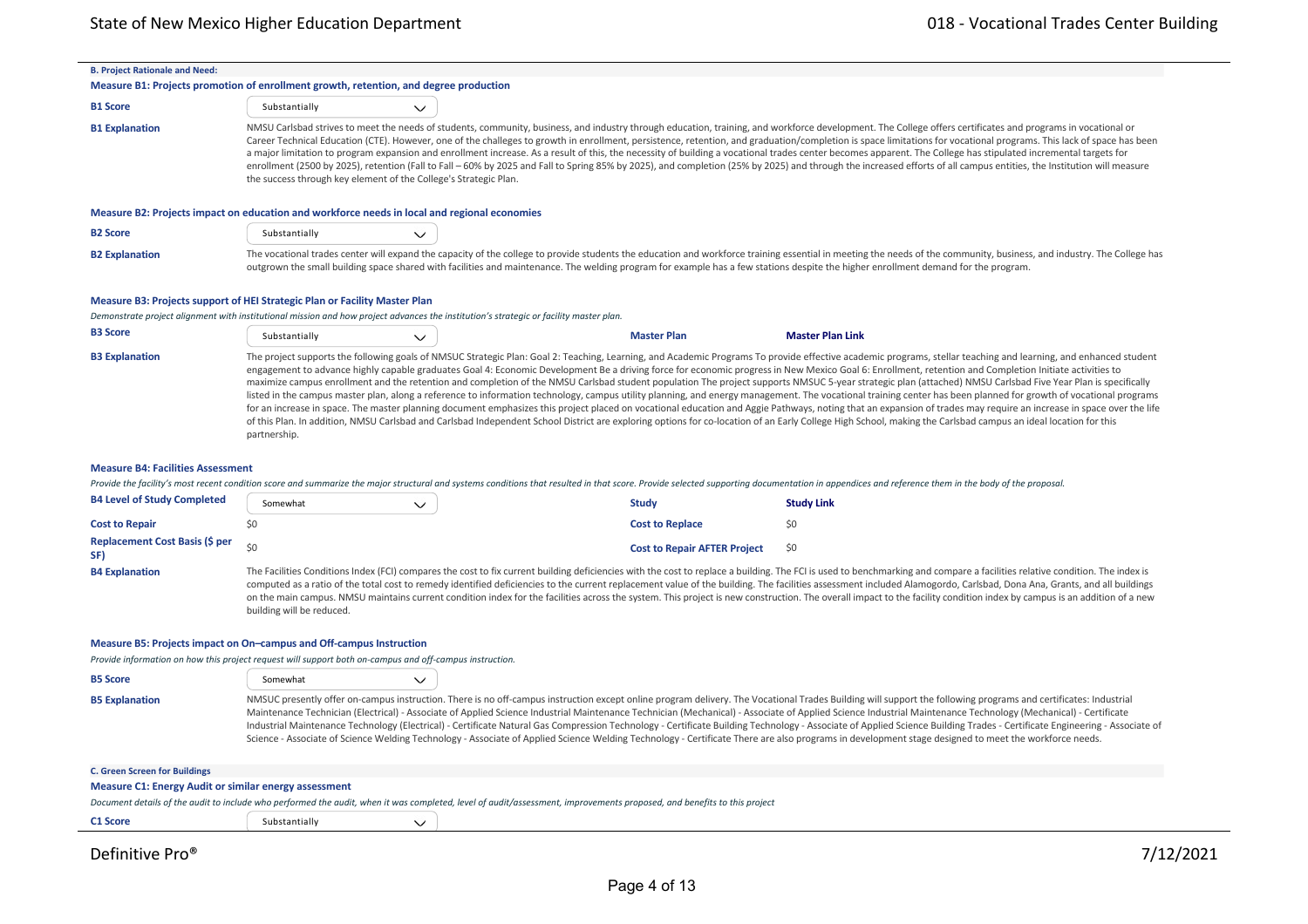| <b>Energy Audit Completed</b>             | C Yes C No                                                                                                                                                                                                                                                                                                                                                                                                                                                                                                                                                                                                                                                                                                                                                                                                                                                                                                                                                                                                                                                                                                                                                                                                                                                                                                                                                                                                                                                                                                                                                                                                                                                                                      | <b>Energy Audit</b>                                                                                                                                                                                                           | <b>Energy Audit Link</b>                                                                                                                                                                                                                                                                                                                                                                                                                                                                                                                                                                                                                                          |  |  |  |  |  |
|-------------------------------------------|-------------------------------------------------------------------------------------------------------------------------------------------------------------------------------------------------------------------------------------------------------------------------------------------------------------------------------------------------------------------------------------------------------------------------------------------------------------------------------------------------------------------------------------------------------------------------------------------------------------------------------------------------------------------------------------------------------------------------------------------------------------------------------------------------------------------------------------------------------------------------------------------------------------------------------------------------------------------------------------------------------------------------------------------------------------------------------------------------------------------------------------------------------------------------------------------------------------------------------------------------------------------------------------------------------------------------------------------------------------------------------------------------------------------------------------------------------------------------------------------------------------------------------------------------------------------------------------------------------------------------------------------------------------------------------------------------|-------------------------------------------------------------------------------------------------------------------------------------------------------------------------------------------------------------------------------|-------------------------------------------------------------------------------------------------------------------------------------------------------------------------------------------------------------------------------------------------------------------------------------------------------------------------------------------------------------------------------------------------------------------------------------------------------------------------------------------------------------------------------------------------------------------------------------------------------------------------------------------------------------------|--|--|--|--|--|
| <b>C1 Explanation</b>                     | of applicable materials. • Construction waste management principles followed during construction.                                                                                                                                                                                                                                                                                                                                                                                                                                                                                                                                                                                                                                                                                                                                                                                                                                                                                                                                                                                                                                                                                                                                                                                                                                                                                                                                                                                                                                                                                                                                                                                               |                                                                                                                                                                                                                               | In 2013 Ameresco preformed an investment grade audit of 46 of NMSU's buildings throughout the state, totaling nearly 2.7 million gross square feet. The audit included the facilities at Alamogordo, Carlsbad, Dona<br>Ana Community College (DACC), Grants, remote Agricultural Science Centers, and all buildings on the main campus. NMSU also employees two Certified Energy Managers (CEM) who can look at the potential energy<br>savings of projects. List of Green Screen strategies that will be incorporated in the project during construction include: . Construction waste management principles will be followed during the demolition. . Recycling |  |  |  |  |  |
|                                           | Measure C2: Projects impact on Energy / Utility Cost Reduction                                                                                                                                                                                                                                                                                                                                                                                                                                                                                                                                                                                                                                                                                                                                                                                                                                                                                                                                                                                                                                                                                                                                                                                                                                                                                                                                                                                                                                                                                                                                                                                                                                  |                                                                                                                                                                                                                               |                                                                                                                                                                                                                                                                                                                                                                                                                                                                                                                                                                                                                                                                   |  |  |  |  |  |
|                                           | Explain the impact of this project to the net energy / utility costs. Provide a justification if no operating budget impact is anticipated.                                                                                                                                                                                                                                                                                                                                                                                                                                                                                                                                                                                                                                                                                                                                                                                                                                                                                                                                                                                                                                                                                                                                                                                                                                                                                                                                                                                                                                                                                                                                                     |                                                                                                                                                                                                                               |                                                                                                                                                                                                                                                                                                                                                                                                                                                                                                                                                                                                                                                                   |  |  |  |  |  |
| <b>Current Energy Usage</b>               | \$0                                                                                                                                                                                                                                                                                                                                                                                                                                                                                                                                                                                                                                                                                                                                                                                                                                                                                                                                                                                                                                                                                                                                                                                                                                                                                                                                                                                                                                                                                                                                                                                                                                                                                             | <b>Energy Usage AFTER Project</b>                                                                                                                                                                                             | \$0                                                                                                                                                                                                                                                                                                                                                                                                                                                                                                                                                                                                                                                               |  |  |  |  |  |
| <b>C2 Explanation</b>                     | predictions.                                                                                                                                                                                                                                                                                                                                                                                                                                                                                                                                                                                                                                                                                                                                                                                                                                                                                                                                                                                                                                                                                                                                                                                                                                                                                                                                                                                                                                                                                                                                                                                                                                                                                    |                                                                                                                                                                                                                               | NMSU's building guidelines includes policies to encouraging energy reduction with nearly every project. Additionally, there have been specific projects focusing on energy reduction such as the Ameresco projects.<br>With each project resulting in energy savings there will also be a utility cost savings which can result in an observable change. When the equipment is replaced with more a system with increased efficiency there will<br>be a reduction in costs. However, the equipment change can also change the system maintenance requirements as well and without knowing what the replacement system will be we are unable to make accurate      |  |  |  |  |  |
| Measure C3: Executive Order (EO) 2019-003 |                                                                                                                                                                                                                                                                                                                                                                                                                                                                                                                                                                                                                                                                                                                                                                                                                                                                                                                                                                                                                                                                                                                                                                                                                                                                                                                                                                                                                                                                                                                                                                                                                                                                                                 |                                                                                                                                                                                                                               |                                                                                                                                                                                                                                                                                                                                                                                                                                                                                                                                                                                                                                                                   |  |  |  |  |  |
|                                           |                                                                                                                                                                                                                                                                                                                                                                                                                                                                                                                                                                                                                                                                                                                                                                                                                                                                                                                                                                                                                                                                                                                                                                                                                                                                                                                                                                                                                                                                                                                                                                                                                                                                                                 | Provide detailed information on how this project will address the goal of reducing Green House Gas (GHG) emissions by 45% as called for in the EO. Explain the steps taken to reduce the buildings energy demands.            |                                                                                                                                                                                                                                                                                                                                                                                                                                                                                                                                                                                                                                                                   |  |  |  |  |  |
| C3 Score                                  | Somewhat<br>$\checkmark$                                                                                                                                                                                                                                                                                                                                                                                                                                                                                                                                                                                                                                                                                                                                                                                                                                                                                                                                                                                                                                                                                                                                                                                                                                                                                                                                                                                                                                                                                                                                                                                                                                                                        |                                                                                                                                                                                                                               |                                                                                                                                                                                                                                                                                                                                                                                                                                                                                                                                                                                                                                                                   |  |  |  |  |  |
| <b>C3 Explanation</b>                     | and more.                                                                                                                                                                                                                                                                                                                                                                                                                                                                                                                                                                                                                                                                                                                                                                                                                                                                                                                                                                                                                                                                                                                                                                                                                                                                                                                                                                                                                                                                                                                                                                                                                                                                                       |                                                                                                                                                                                                                               | For main campus over 95% of NMSU's scope 1 and 2 emissions are building emissions a similar distribution of emissions is expected for Carlsbad as well. Reaching the goals within EO 2019 -003 for greenhouse gas<br>emission reduction, remodeling and updating existing infrastructure will be required. NMSU building guidelines insure projects keep in mind sustainable infrastructure and planning, energy efficiency technologies,                                                                                                                                                                                                                         |  |  |  |  |  |
|                                           | D. Stewardship - Detail how the HEI provides stewardship for its assets.                                                                                                                                                                                                                                                                                                                                                                                                                                                                                                                                                                                                                                                                                                                                                                                                                                                                                                                                                                                                                                                                                                                                                                                                                                                                                                                                                                                                                                                                                                                                                                                                                        |                                                                                                                                                                                                                               |                                                                                                                                                                                                                                                                                                                                                                                                                                                                                                                                                                                                                                                                   |  |  |  |  |  |
| <b>Measure D1: Project Estimates</b>      |                                                                                                                                                                                                                                                                                                                                                                                                                                                                                                                                                                                                                                                                                                                                                                                                                                                                                                                                                                                                                                                                                                                                                                                                                                                                                                                                                                                                                                                                                                                                                                                                                                                                                                 |                                                                                                                                                                                                                               |                                                                                                                                                                                                                                                                                                                                                                                                                                                                                                                                                                                                                                                                   |  |  |  |  |  |
|                                           |                                                                                                                                                                                                                                                                                                                                                                                                                                                                                                                                                                                                                                                                                                                                                                                                                                                                                                                                                                                                                                                                                                                                                                                                                                                                                                                                                                                                                                                                                                                                                                                                                                                                                                 | Describe how this projects cost estimates were developed. Provide the total dollars attributed to inflation. Percentage increases MUST be defended in the narrative portion of the document, or 0% inflation will be assumed. |                                                                                                                                                                                                                                                                                                                                                                                                                                                                                                                                                                                                                                                                   |  |  |  |  |  |
| D1 Score                                  | Substantially<br>$\checkmark$                                                                                                                                                                                                                                                                                                                                                                                                                                                                                                                                                                                                                                                                                                                                                                                                                                                                                                                                                                                                                                                                                                                                                                                                                                                                                                                                                                                                                                                                                                                                                                                                                                                                   |                                                                                                                                                                                                                               |                                                                                                                                                                                                                                                                                                                                                                                                                                                                                                                                                                                                                                                                   |  |  |  |  |  |
| <b>Base Project Estimate</b>              | \$11,904,172                                                                                                                                                                                                                                                                                                                                                                                                                                                                                                                                                                                                                                                                                                                                                                                                                                                                                                                                                                                                                                                                                                                                                                                                                                                                                                                                                                                                                                                                                                                                                                                                                                                                                    | <b>Dollars Related to Inflation</b>                                                                                                                                                                                           | \$876,645                                                                                                                                                                                                                                                                                                                                                                                                                                                                                                                                                                                                                                                         |  |  |  |  |  |
| <b>Formal Estimate Provided</b>           | C Yes C No                                                                                                                                                                                                                                                                                                                                                                                                                                                                                                                                                                                                                                                                                                                                                                                                                                                                                                                                                                                                                                                                                                                                                                                                                                                                                                                                                                                                                                                                                                                                                                                                                                                                                      | <b>Formal Estimate</b>                                                                                                                                                                                                        | <b>Estimate Link</b>                                                                                                                                                                                                                                                                                                                                                                                                                                                                                                                                                                                                                                              |  |  |  |  |  |
| <b>D1 Explanation</b>                     | The process for determining the capital outlay needs begins with the University Architect (UA), who stays in touch with the needs of the education enterprise through communication on various levels. Each year, the<br>University Architect and Associate Vice President for Facilities and Services set up an in-person meeting with the Community College Presidents and Deans of the Colleges to review the capital outlay requests for the<br>year. The Capital Outlay Briefing is presented to the University Administrative Council, and the flowchart that outlines the process for a project concept to become a priority on NMSU's Five Year Facilities Plan. The<br>estimate is assigned directly to the in-house professional estimator, Senior Project Manager. The scope of work is determined with the relevant stakeholders and UA. Budgetary estimates are produced with the use<br>of 2020 ProEst Estimating Software that is built using the current RS Means database. Note that the in-house professional estimator with Facilities and Services PDE must meet satisfactory evidence of the necessary<br>qualifications as required by the Certifying Body of the American Society of Professional Estimators. The Executive Director for PDE reviews the proposed costs to confirm the estimate is reasonable and accurate.<br>Then the AVP of Facilities reports to the Administration for further action and/or inclusion into Capital Outlay or University Capital Plans. Budgetary estimates older than a year are reviewed and adjusted for inflation<br>as part of the capital outlay process, and incorporation to the current campus Five Year Facilities Plans. |                                                                                                                                                                                                                               |                                                                                                                                                                                                                                                                                                                                                                                                                                                                                                                                                                                                                                                                   |  |  |  |  |  |
|                                           | Measure D2: Describe how this project addresses/reduces deferred maintenance on campus                                                                                                                                                                                                                                                                                                                                                                                                                                                                                                                                                                                                                                                                                                                                                                                                                                                                                                                                                                                                                                                                                                                                                                                                                                                                                                                                                                                                                                                                                                                                                                                                          |                                                                                                                                                                                                                               |                                                                                                                                                                                                                                                                                                                                                                                                                                                                                                                                                                                                                                                                   |  |  |  |  |  |
| <b>Deferred Maintenance</b>               | \$0                                                                                                                                                                                                                                                                                                                                                                                                                                                                                                                                                                                                                                                                                                                                                                                                                                                                                                                                                                                                                                                                                                                                                                                                                                                                                                                                                                                                                                                                                                                                                                                                                                                                                             | <b>Deffered Maintenance AFTER</b><br><b>Project</b>                                                                                                                                                                           | \$0                                                                                                                                                                                                                                                                                                                                                                                                                                                                                                                                                                                                                                                               |  |  |  |  |  |
| <b>D2 Explanation</b>                     | In 2006, the state of New Mexico contracted with Parson's 3DI to assess all higher education facilities in the state and to develop a Facilities Condition Index (FCI) for each facility. At the time, this was intended to be<br>the methodology for assessing capital outlay and capital renewal funding requests. This effort was abandoned at the state level in 2008, so in 2010 NMSU contracted with Arcadis, an assessment firm, to bring the<br>2006 assessment up to date. Facilities and Services then began tracking the FCI though AiM, and we joined Assetworks for a beta test with the new Assessment and Needs Assessment (ANA) module. This installation<br>is nearly complete and will allow for updates to be made both from inspections and by reducing the needs automatically through the work order system as remedial maintenance is performed. Project level needs are<br>met through Project Development and Engineering. We have completed a multi-year Building Renewals and Replacements plan that addresses the deficiencies at the building system level. At the highest level, we<br>use the Capital Outlay Process and the Campus Master Plan in conjunction with the Facilities Condition Index (FCI). We recently added the Assessment and Needs Analysis module to AiM to help us track system<br>improvements that lower the FCI.                                                                                                                                                                                                                                                                                                                          |                                                                                                                                                                                                                               |                                                                                                                                                                                                                                                                                                                                                                                                                                                                                                                                                                                                                                                                   |  |  |  |  |  |
|                                           |                                                                                                                                                                                                                                                                                                                                                                                                                                                                                                                                                                                                                                                                                                                                                                                                                                                                                                                                                                                                                                                                                                                                                                                                                                                                                                                                                                                                                                                                                                                                                                                                                                                                                                 | Measure D3: Asset Stewardship Provide information on how the HEI supports the ongoing operational and maintenance needs of current and proposed assets.                                                                       |                                                                                                                                                                                                                                                                                                                                                                                                                                                                                                                                                                                                                                                                   |  |  |  |  |  |
| D3 Score                                  | Somewhat<br>$\checkmark$                                                                                                                                                                                                                                                                                                                                                                                                                                                                                                                                                                                                                                                                                                                                                                                                                                                                                                                                                                                                                                                                                                                                                                                                                                                                                                                                                                                                                                                                                                                                                                                                                                                                        |                                                                                                                                                                                                                               |                                                                                                                                                                                                                                                                                                                                                                                                                                                                                                                                                                                                                                                                   |  |  |  |  |  |
|                                           |                                                                                                                                                                                                                                                                                                                                                                                                                                                                                                                                                                                                                                                                                                                                                                                                                                                                                                                                                                                                                                                                                                                                                                                                                                                                                                                                                                                                                                                                                                                                                                                                                                                                                                 |                                                                                                                                                                                                                               |                                                                                                                                                                                                                                                                                                                                                                                                                                                                                                                                                                                                                                                                   |  |  |  |  |  |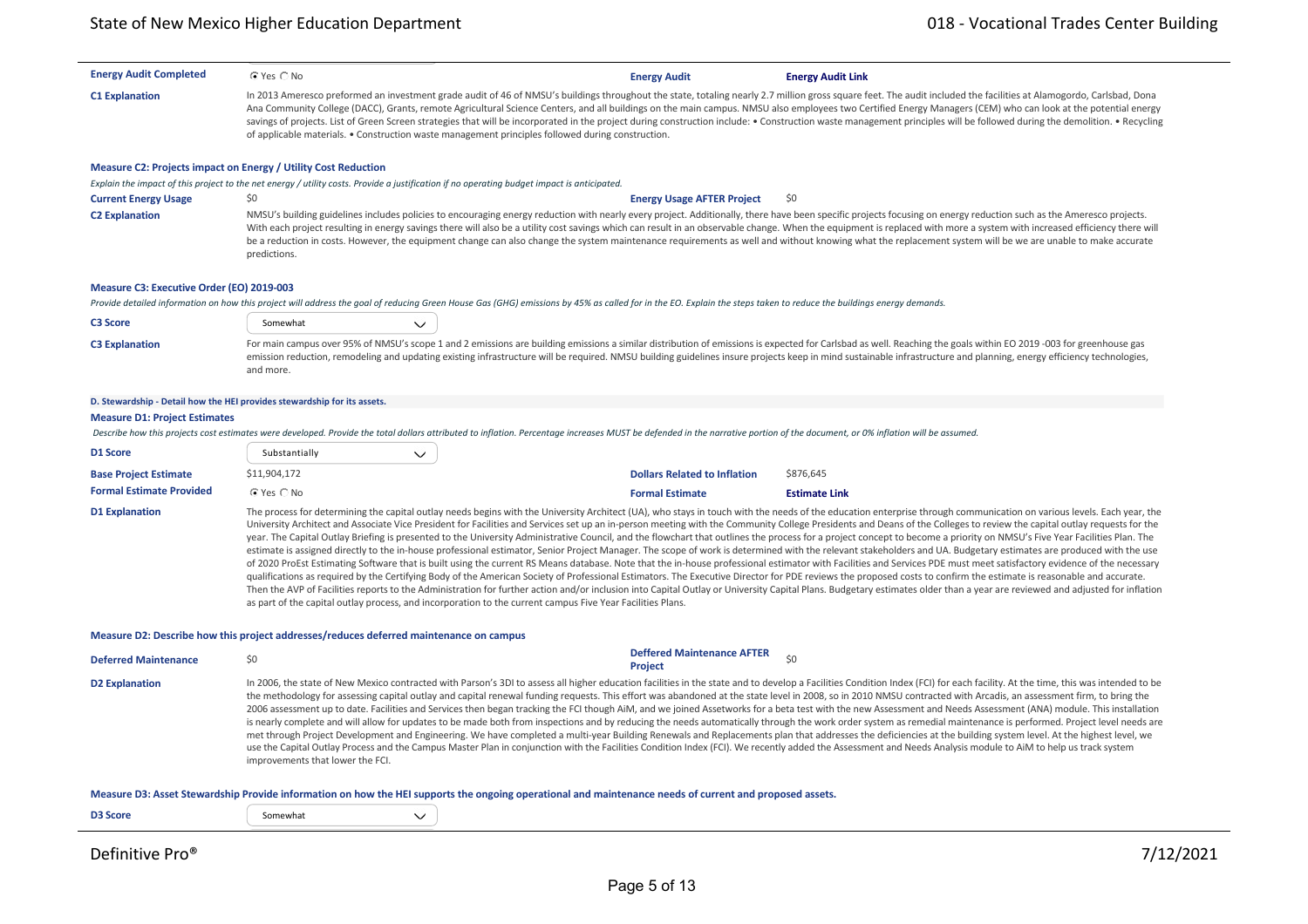| <b>Level of Plan</b>  | Somewhat<br>$\checkmark$                       | <b>BRR Plan</b> |                                                                                                                                                                                                                                                                                                                                                                                                                                                                                                                                                                                                                                                                                                                                                                                                                                                                                                                                                                                                                                                                                                                                                                                                                                                                                                                                                                                                                                                                                                                                                                                                                                                                                                                                                                               |
|-----------------------|------------------------------------------------|-----------------|-------------------------------------------------------------------------------------------------------------------------------------------------------------------------------------------------------------------------------------------------------------------------------------------------------------------------------------------------------------------------------------------------------------------------------------------------------------------------------------------------------------------------------------------------------------------------------------------------------------------------------------------------------------------------------------------------------------------------------------------------------------------------------------------------------------------------------------------------------------------------------------------------------------------------------------------------------------------------------------------------------------------------------------------------------------------------------------------------------------------------------------------------------------------------------------------------------------------------------------------------------------------------------------------------------------------------------------------------------------------------------------------------------------------------------------------------------------------------------------------------------------------------------------------------------------------------------------------------------------------------------------------------------------------------------------------------------------------------------------------------------------------------------|
| <b>D3 Explanation</b> | basis for expending these funds going forward. |                 | NMSU Carlsbad is in the process of developing a formal BRR process. Using the existing Master Plan, the process began 5 years ago, with a report of study of needed preventive maintenance. Much of this<br>information was incorporated within the School Dude system which generates timely tickets indicating what type of maintenance needs to be conducted at each interval. For example, HVAC filters are replaced<br>quarterly and each quarter, the system generates a ticket to be addressed by the maintenance technician. Each year, the campus has expanded this process by performing studies of various areas of the college,<br>highlighting specific areas of concern, with those areas being address in that year and less urgent areas being noted for inclusion and prioritized in the future formal process. As an example, a few years ago, the<br>campus conducted a life safety audit to determine ways to upgrade the safety of students, faculty and staff. While the building is in compliance with the requirements at the time it was built, the campus felt it was<br>important to incorporate some of the more recent safety features that have been added to the code since its construction. The more significant of these were completed, such as expanding firewalls in hall ways,<br>with some of the less essential items identified being relegated to a future project. Having already completed the necessary groundwork, the campus is ready to codify the findings of the last several years in to a<br>formal 5-year plan for the use of our BRR funds using the existing Facilities and Instructional standing committee as a vehicle for campus input into prioritizing the items. The vision is to use the resulting plan as the |

#### **Measure D4: Maintenance Cost Reduction**

*Describe in detail how this project will affect operating appropriations for the current year and all out‐years. Provide a justification if no operating budget impact is anticipated.*

**Internal Services \$** \$0 \$0 \$0 \$0 \$0 \$0

| <b>Total O&amp;M Budget</b> |                                                                                                                                                                                                                  | <b>Total O&amp;M Budget AFTER</b> |  |  |  |  |  |
|-----------------------------|------------------------------------------------------------------------------------------------------------------------------------------------------------------------------------------------------------------|-----------------------------------|--|--|--|--|--|
|                             |                                                                                                                                                                                                                  | Project                           |  |  |  |  |  |
| <b>D4 Explanation</b>       | NMSU Carlsbad has consistently optimized the use of its resources in asset management and maintenance. Its management of budget allocation and the effective use of resouces provide a clear indication how it   |                                   |  |  |  |  |  |
|                             | plans to support the ongoing operational and maintenance needs of its assets including the proposed vocational trades center. Low maintenance cost is expected in the first few years of the new building. NMSUC |                                   |  |  |  |  |  |
|                             | will allocate funding for maintenance of the proposed building as part of the budgetary process.                                                                                                                 |                                   |  |  |  |  |  |

### **Measure D5: Health, safety, and security**

Describe how this project will address major health and safety issues/concerns on campus, including how it will improve physical safety and cybersecurity on campus. Provide selected supporting documentation and reference **them in the body of the proposal.**

| <b>D5 Explanation</b> |               |                 | Safety considerations, security, parking and fire protection will be considered in the analysis of space needs and new construction. The facility will be designed to have adequate parking |
|-----------------------|---------------|-----------------|---------------------------------------------------------------------------------------------------------------------------------------------------------------------------------------------|
| <b>Level of Plan</b>  | Level 1       | <b>HSS Plan</b> | <b>HSS Plan Link</b>                                                                                                                                                                        |
| <b>D5 Score</b>       | A single plan |                 |                                                                                                                                                                                             |

D5 Explanation Safety considerations, security, parking and fire protection will be considered in the analysis of space needs and new construction. The facility will be designed to have adequate parking proximity and acces transit, adequate security and access systems, and safe levels of interior and exterior lighting.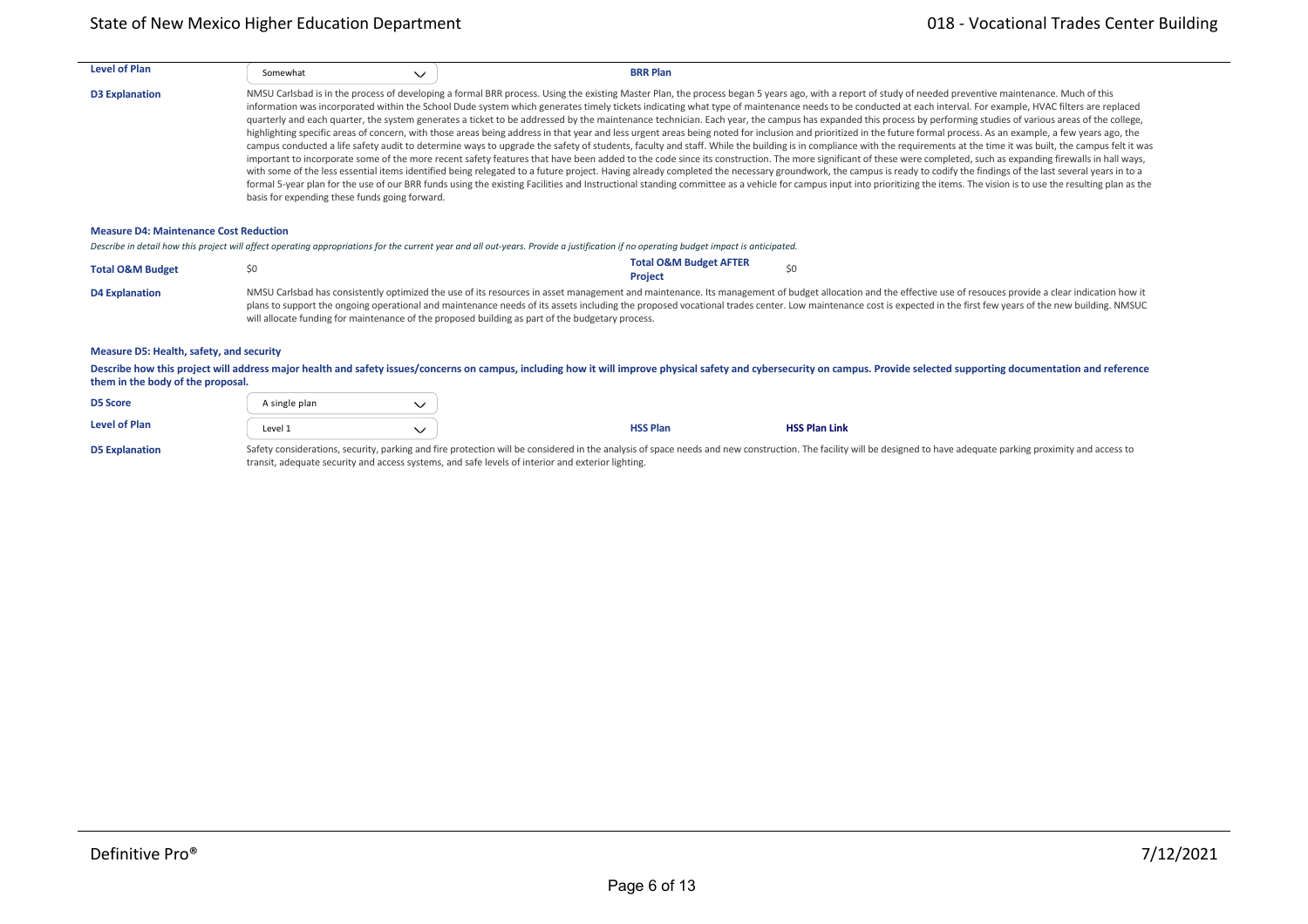Appropriation Lanaguage \$4,000,000 to plan, design, construct, renovate, furnish and equip a new Vocational Trades Center building at New Mexico State University‐ Carlsbad in Eddy County.

**Hardware \$** \$0 \$0 \$0 \$0 \$0 \$0

**Follow up Questions**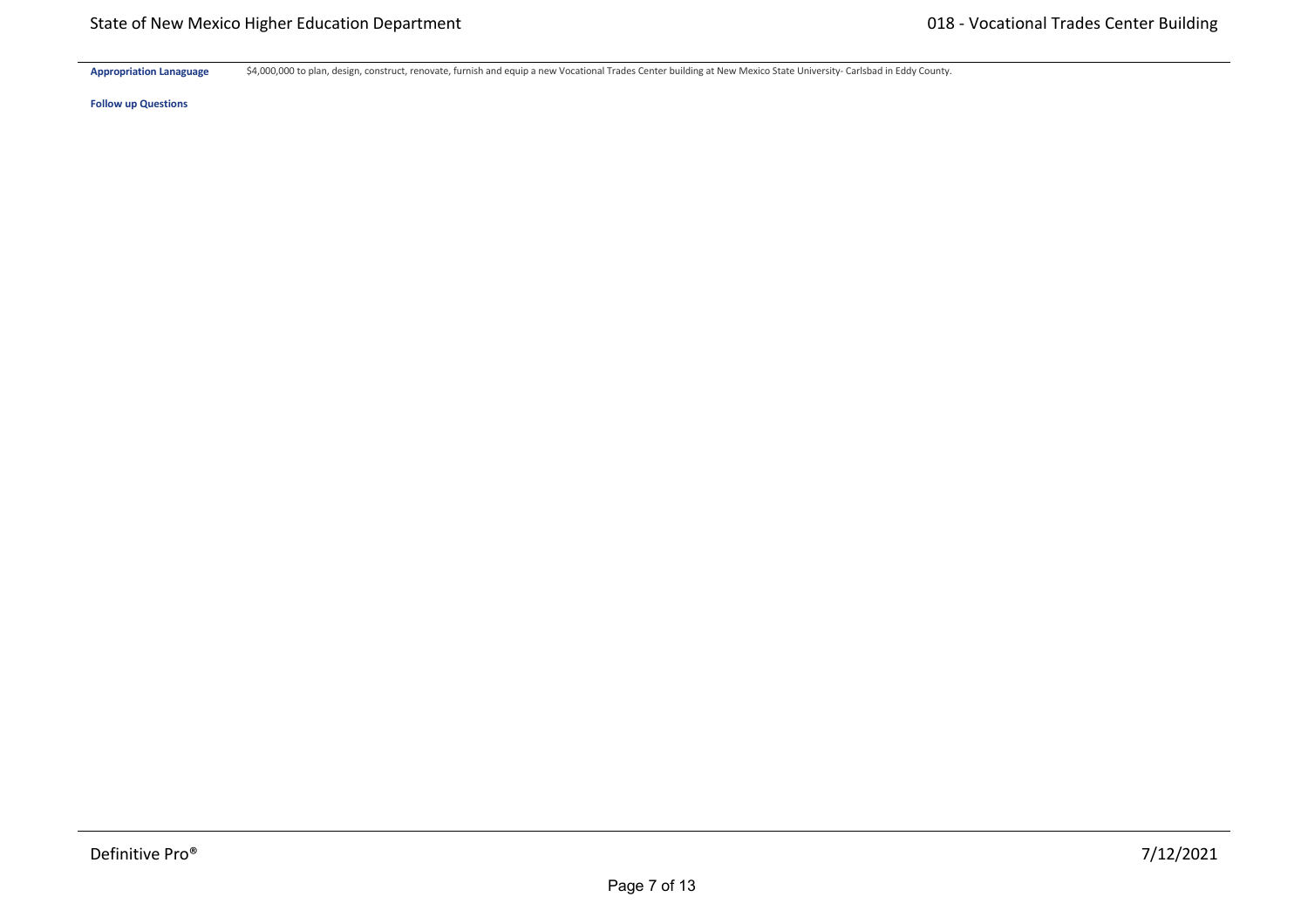| <b>Starting Fiscal Year</b>  | 2021           | <b>Expense Type</b> |                               |                |  |  |
|------------------------------|----------------|---------------------|-------------------------------|----------------|--|--|
| <b>Planned Project Start</b> |                |                     | <b>Planned Project Finish</b> |                |  |  |
| <b>Investment to Date</b>    | \$0            |                     | <b>Funds Needed By</b>        |                |  |  |
| <b>Discounting Switch</b>    | Off            | % Complete          | 0%                            |                |  |  |
| <b>Discount Rates</b>        | 2022:<br>0.00% | 2023:<br>0.00%      | 2024:<br>0.00%                | 2025:<br>0.00% |  |  |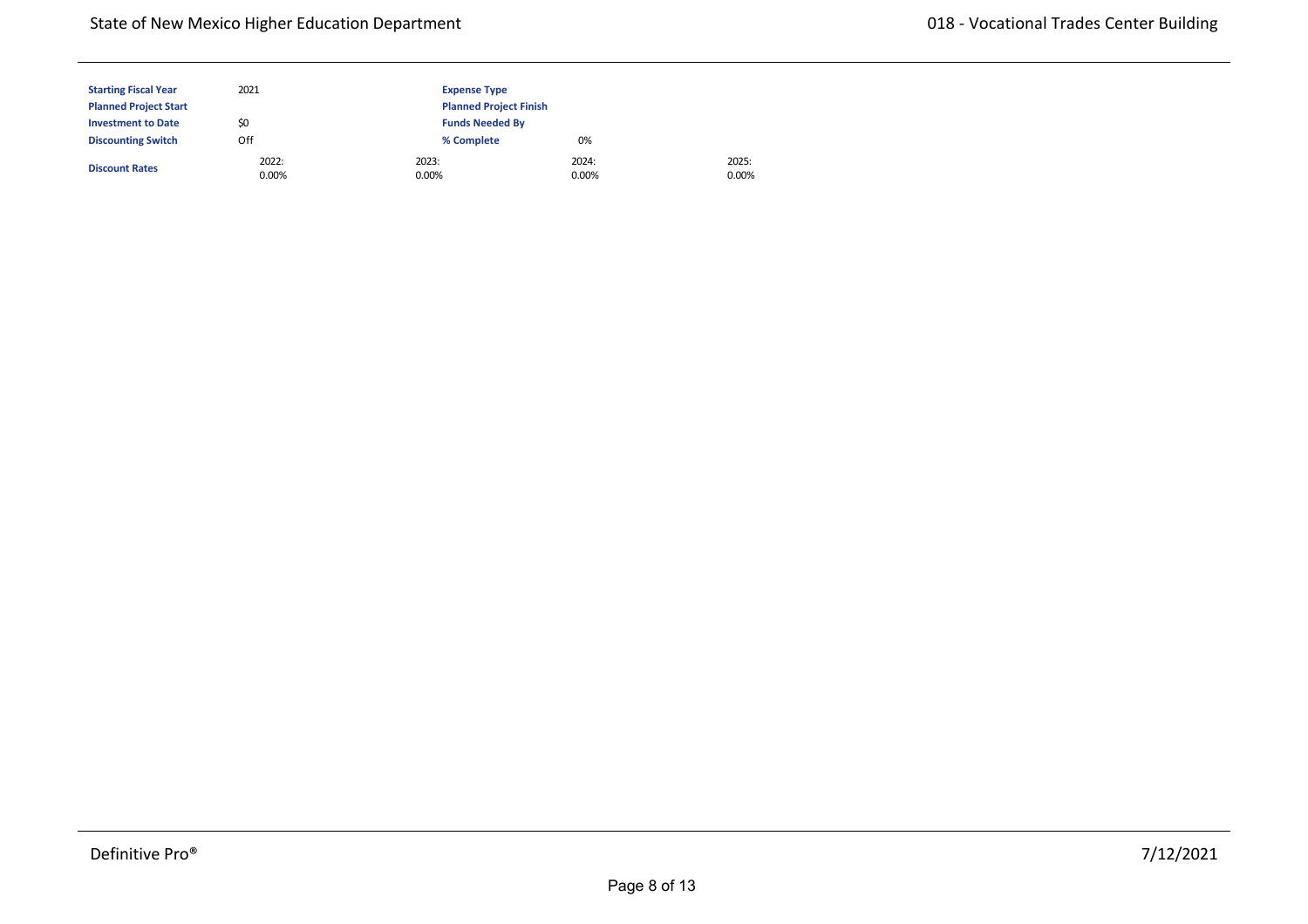| <b>Forecast</b>                   |         |         |         |         |         |              |                                                                                                       |
|-----------------------------------|---------|---------|---------|---------|---------|--------------|-------------------------------------------------------------------------------------------------------|
|                                   | FY 2021 | FY 2022 | FY 2023 | FY 2024 | FY 2025 | <b>Total</b> | <b>Notes</b>                                                                                          |
| <b>Pre-Project</b>                |         |         |         |         |         |              | Definition: Non-recurring cost to get to an approved and funded project.                              |
| Internal Staff Labor \$           | \$0     | \$0     | \$0     | \$0     | \$0     | \$0          |                                                                                                       |
| Internal Contract Labor \$        | \$0     | \$0     | \$0     | \$0     | \$0     | \$0          |                                                                                                       |
| <b>External Staff Labor \$</b>    | \$0     | \$0     | \$0     | \$0     | \$0     | \$0          |                                                                                                       |
| <b>External Contract Labor \$</b> | \$0     | \$0     | \$0     | \$0     | \$0     | \$0          |                                                                                                       |
| Software \$                       | \$0     | \$0     | \$0     | \$0     | \$0     | \$0          |                                                                                                       |
| Hardware \$                       | \$0     | \$0     | \$0     | \$0     | \$0     | \$0          |                                                                                                       |
| Facilities and Power \$           | \$0     | \$0     | \$0     | \$0     | \$0     | \$0          |                                                                                                       |
| <b>Internal Services \$</b>       | \$0     | \$0     | \$0     | \$0     | \$0     | \$0          |                                                                                                       |
| Outside Services \$               | \$0     | \$0     | \$0     | \$0     | \$0     | \$0          |                                                                                                       |
| Telecom \$                        | \$0     | \$0     | \$0     | \$0     | \$0     | \$0          |                                                                                                       |
| Other \$                          | \$0     | \$0     | \$0     | \$0     | \$0     | \$0          |                                                                                                       |
| <b>Total Pre-Project</b>          | \$0     | \$0     | \$0     | \$0     | \$0     | \$0          |                                                                                                       |
| Project                           |         |         |         |         |         |              | Definition: Non-recurring cost to implement and field the product or service.                         |
| <b>Internal Staff Labor \$</b>    | \$0     | \$0     | \$0     | \$0     | \$0     | \$0          |                                                                                                       |
| <b>Internal Contract Labor \$</b> | \$0     | \$0     | \$0     | \$0     | \$0     | \$0          |                                                                                                       |
| <b>External Staff Labor \$</b>    | \$0     | \$0     | \$0     | \$0     | \$0     | \$0          |                                                                                                       |
| <b>External Contract Labor \$</b> | \$0     | \$0     | \$0     | \$0     | \$0     | \$0          |                                                                                                       |
| Software \$                       | \$0     | \$0     | \$0     | \$0     | \$0     | \$0          |                                                                                                       |
| Hardware \$                       | \$0     | \$0     | \$0     | \$0     | \$0     | \$0          |                                                                                                       |
| <b>Facilities and Power \$</b>    | \$0     | \$0     | \$0     | \$0     | \$0     | \$0          |                                                                                                       |
| <b>Internal Services \$</b>       | \$0     | \$0     | \$0     | \$0     | \$0     | \$0          |                                                                                                       |
| Outside Services \$               | \$0     | \$0     | \$0     | \$0     | \$0     | \$0          |                                                                                                       |
| Telecom \$                        | \$0     | \$0     | \$0     | \$0     | \$0     | \$0          |                                                                                                       |
| Other \$                          | \$0     | \$0     | \$0     | \$0     | \$0     | \$0          |                                                                                                       |
| <b>Total Project</b>              | \$0     | \$0     | \$0     | \$0     | $ $ \$0 | \$0          |                                                                                                       |
| Post-Project                      |         |         |         |         |         |              | Definition: Recurring cost to support the product or service through the end of the planning horizon. |
| Internal Staff Labor \$           | \$0     | \$0     | \$0     | \$0     | \$0     | \$0          |                                                                                                       |
| <b>Internal Contract Labor \$</b> | \$0     | \$0     | \$0     | \$0     | \$0     | \$0          |                                                                                                       |
| External Staff Labor \$           | \$0     | \$0     | \$0     | \$0     | \$0     | \$0          |                                                                                                       |
| <b>External Contract Labor \$</b> | \$0     | \$0     | \$0     | \$0     | \$0     | \$0          |                                                                                                       |
| Software \$                       | \$0     | \$0     | \$0     | \$0     | \$0     | \$0          |                                                                                                       |
| Hardware \$                       | \$0     | \$0     | \$0     | \$0     | \$0     | \$0          |                                                                                                       |
| <b>Facilities and Power \$</b>    | \$0     | \$0     | \$0     | \$0     | \$0     | \$0          |                                                                                                       |
| Internal Services \$              | \$0     | \$0     | \$0     | \$0     | \$0     | \$0          |                                                                                                       |
| Outside Services \$               | \$0     | \$0     | \$0     | \$0     | \$0     | \$0          |                                                                                                       |
| Telecom \$                        | \$0     | \$0     | \$0     | \$0     | \$0     | \$0          |                                                                                                       |
| Other \$                          | \$0     | \$0     | \$0     | \$0     | \$0     | \$0          |                                                                                                       |
| <b>Total Post-Project</b>         | \$0     | \$0     | \$0     | \$0     | \$0     | \$0          |                                                                                                       |
| <b>Total Cost</b>                 | \$0     | \$0     | \$0     | \$0     | \$0     | \$0          |                                                                                                       |

**<Source 1> \$** \$0 \$0 \$0 \$0 \$0 \$0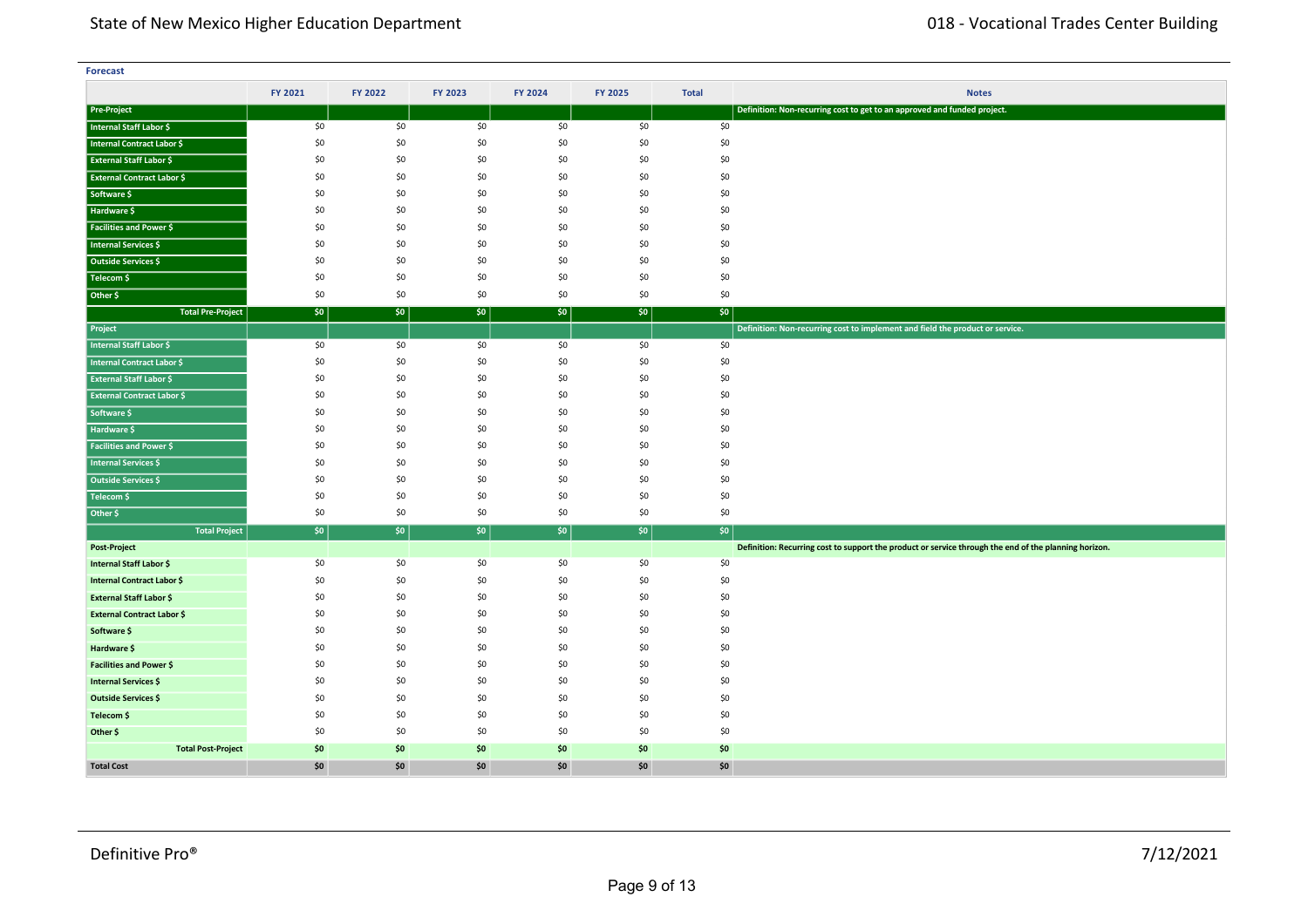|                                   | FY 2021 | FY 2022 | FY 2023 | FY 2024 | FY 2025 | <b>Total</b> | <b>Notes</b>                                                                                  |
|-----------------------------------|---------|---------|---------|---------|---------|--------------|-----------------------------------------------------------------------------------------------|
| Revenue                           |         |         |         |         |         |              | Definition: Incoming revenue associated with the product or service.                          |
| $<$ Source 1> $\frac{6}{7}$       | \$0     | \$0     | \$0     | \$0     | \$0     | \$0          |                                                                                               |
| $5$ ource $2>5$                   | \$0     | \$0     | \$0     | \$0     | \$0     | \$0          |                                                                                               |
| $<$ Source 3> $\frac{6}{5}$       | \$0     | \$0     | \$0     | \$0     | \$0     | \$0          |                                                                                               |
| $<$ Source 4> $\frac{6}{7}$       | \$0     | \$0     | \$0     | \$0     | \$0     | \$0          |                                                                                               |
| $<$ Source 5> $\frac{6}{5}$       | \$0     | \$0     | \$0     | \$0     | \$0     | \$0          |                                                                                               |
| $<$ Source 6> $\frac{6}{5}$       | \$0     | \$0     | \$0     | \$0     | \$0     | \$0          |                                                                                               |
| $<$ Source 7> $\frac{1}{2}$       | \$0     | \$0     | \$0     | \$0     | \$0     | \$0          |                                                                                               |
| $<$ Source 8> $\frac{6}{5}$       | \$0     | \$0     | \$0     | \$0     | \$0     | \$0          |                                                                                               |
| <b>Total Revenue</b>              | \$0     | \$0     | \$0\$   | \$0     | \$0     | \$0          |                                                                                               |
| <b>Cost Reduction</b>             |         |         |         |         |         |              | Definition: Money saved that is being spent today. True cost take-out.                        |
| <b>Internal Staff Labor \$</b>    | \$0     | \$0     | \$0     | \$0     | \$0     | \$0          |                                                                                               |
| Internal Contract Labor \$        | \$0     | \$0     | \$0     | \$0     | \$0     | \$0          |                                                                                               |
| <b>External Staff Labor \$</b>    | \$0     | \$0     | \$0     | \$0     | \$0     | \$0          |                                                                                               |
| <b>External Contract Labor \$</b> | \$0     | \$0     | \$0     | \$0     | \$0     | \$0          |                                                                                               |
| Software \$                       | \$0     | \$0     | \$0     | \$0     | \$0     | \$0          |                                                                                               |
| Hardware \$                       | \$0     | \$0     | \$0     | \$0     | \$0     | \$0          |                                                                                               |
| <b>Facilities and Power \$</b>    | \$0     | \$0     | \$0     | \$0     | \$0     | \$0          |                                                                                               |
| <b>Internal Services \$</b>       | \$0     | \$0     | \$0     | \$0     | \$0     | \$0          |                                                                                               |
| Outside Services \$               | \$0     | \$0     | \$0     | \$0     | \$0     | \$0          |                                                                                               |
| Telecom \$                        | \$0     | \$0     | \$0     | \$0     | \$0     | \$0          |                                                                                               |
| Other \$                          | \$0     | \$0     | \$0     | \$0     | \$0     | \$0          |                                                                                               |
| <b>Total Cost Reduction</b>       | \$0\$   | $ $ \$0 | $ $ \$0 | \$0     | \$0     | $ $ \$0      |                                                                                               |
| <b>Cost Avoidance</b>             |         |         |         |         |         |              | Definition: Preventing money from having to be spent that is not currently being spent today. |
| Internal Staff Labor \$           | \$0     | \$0     | \$0     | \$0     | \$0     | \$0          |                                                                                               |
| Internal Contract Labor \$        | \$0     | \$0     | \$0     | \$0     | \$0     | \$0          |                                                                                               |
| <b>External Staff Labor \$</b>    | \$0     | \$0     | \$0     | \$0     | \$0     | \$0          |                                                                                               |
| <b>External Contract Labor \$</b> | \$0     | \$0     | \$0     | \$0     | \$0     | \$0          |                                                                                               |
| Software \$                       | \$0     | \$0     | \$0     | \$0     | \$0     | \$0          |                                                                                               |
| Hardware \$                       | \$0     | \$0     | \$0     | \$0     | \$0     | \$0          |                                                                                               |
| <b>Facilities and Power \$</b>    | \$0     | \$0     | \$0     | \$0     | \$0     | \$0          |                                                                                               |
| Internal Services \$              | \$0     | \$0     | \$0     | \$0     | \$0     | \$0          |                                                                                               |
| Outside Services \$               | \$0     | \$0     | \$0     | \$0     | \$0     | \$0          |                                                                                               |
| Telecom \$                        | \$0     | \$0     | \$0     | \$0     | \$0     | \$0          |                                                                                               |
| Other \$                          | \$0     | \$0     | \$0     | \$0     | \$0     | \$0          |                                                                                               |
| <b>Total Cost Avoidance</b>       | \$0     | \$0     | \$0     | \$0     | \$0     | \$0          |                                                                                               |
| <b>Total Benefit</b>              | \$0     | \$0     | \$0     | \$0     | \$0     | \$0          |                                                                                               |

**Total Cost Reduction** \$0 \$0 \$0 \$0 \$0 \$0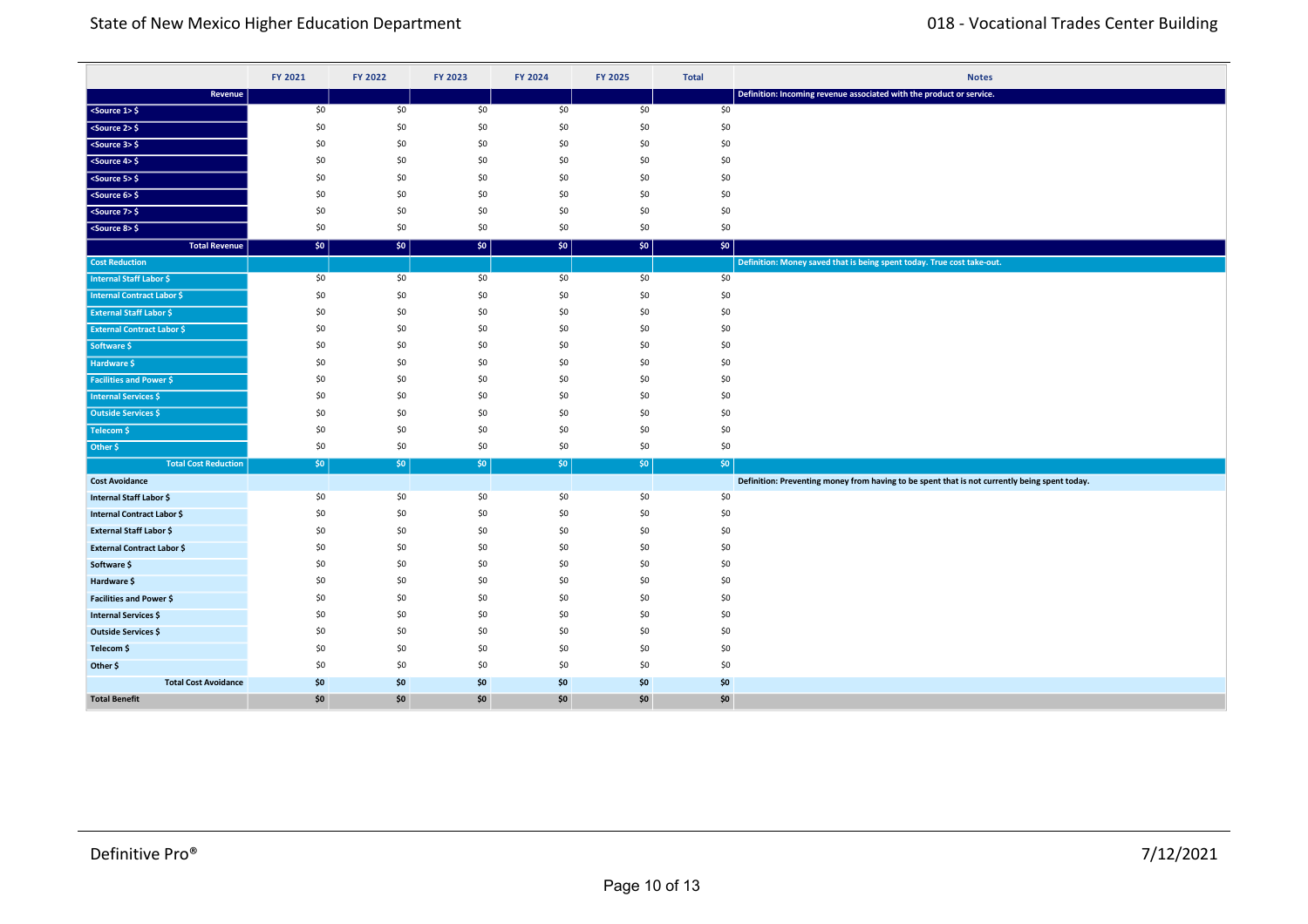|                             | <b>FY 2021</b> | FY 2022 | <b>FY 2023</b> | <b>FY 2024</b> | <b>FY 2025</b> | <b>Total</b> |
|-----------------------------|----------------|---------|----------------|----------------|----------------|--------------|
| <b>Total Pre-Project</b>    | \$0            | \$0     | \$0            | \$0            | \$0            | \$0          |
| <b>Total Project</b>        | \$0            | \$0     | \$0            | \$0            | \$0            | \$0          |
| <b>Total Post-Project</b>   | \$0            | \$0     | \$0            | \$0            | \$0            | \$0          |
| <b>Total Cost</b>           | \$0            | \$0     | \$0            | \$0            | \$0            | \$0          |
| <b>Total Revenue</b>        | \$0            | \$0     | \$0            | \$0            | \$0            | \$0          |
| <b>Total Cost Reduction</b> | \$0            | \$0     | \$0            | \$0            | \$0            | \$0          |
| <b>Total Cost Avoidance</b> | \$0            | \$0     | \$0            | \$0            | \$0            | \$0          |
| <b>Total Benefit</b>        | \$0            | \$0     | \$0            | \$0            | \$0            | \$0          |
| Return                      | \$0            | \$0     | \$0            | \$0            | \$0            | \$0          |
| <b>Cumulative Return</b>    | \$0            | \$0     | \$0            | \$0            | \$0            | \$0          |
| ROI %                       | 0.00%          | 0.00%   | 0.00%          | 0.00%          | 0.00%          | 0.00%        |
| <b>Cumulative ROI %</b>     | 0.00%          | 0.00%   | 0.00%          | 0.00%          | 0.00%          | 0.00%        |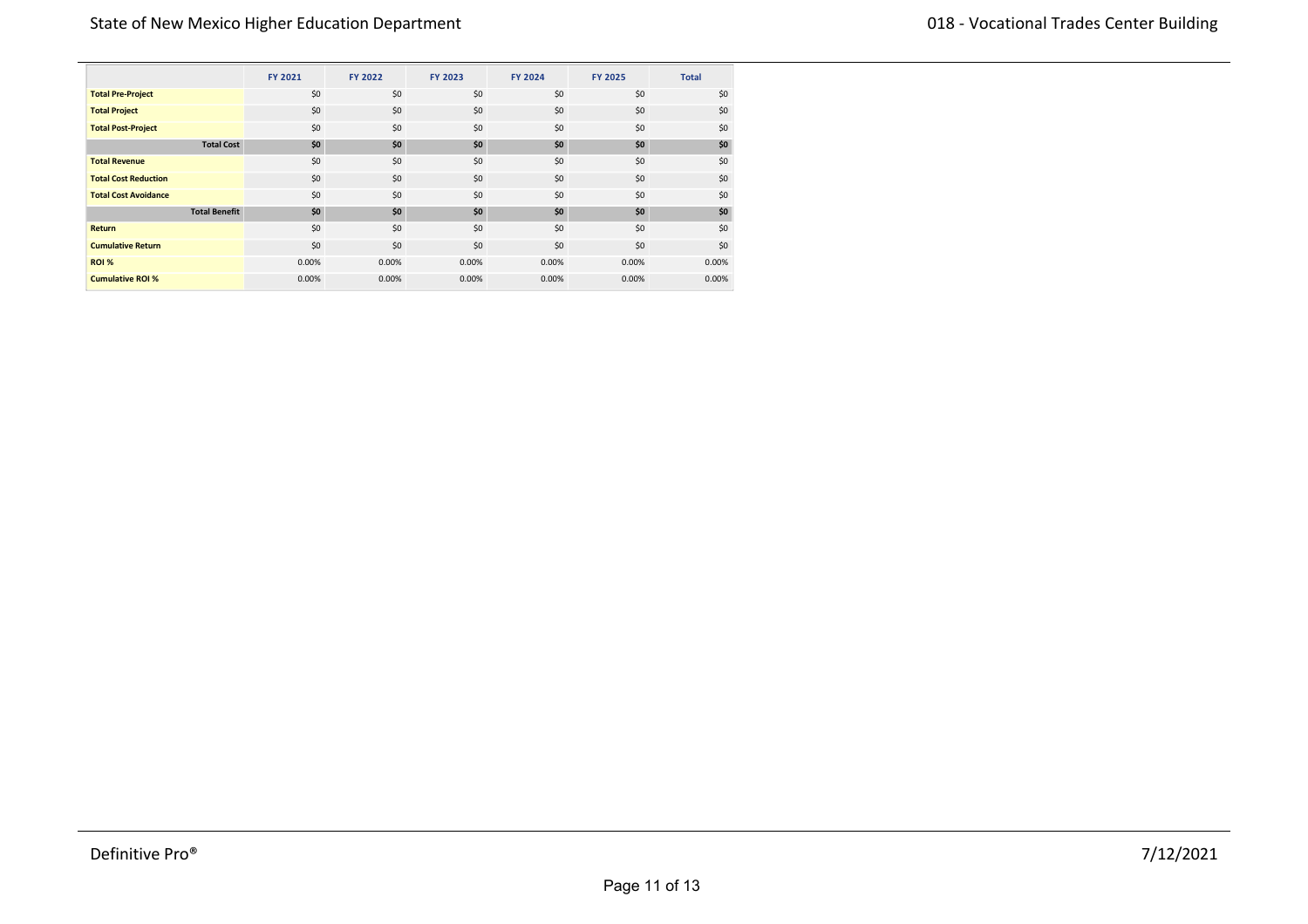### State of New Mexico Higher Education Department 018 - Vocational Trades Center Building